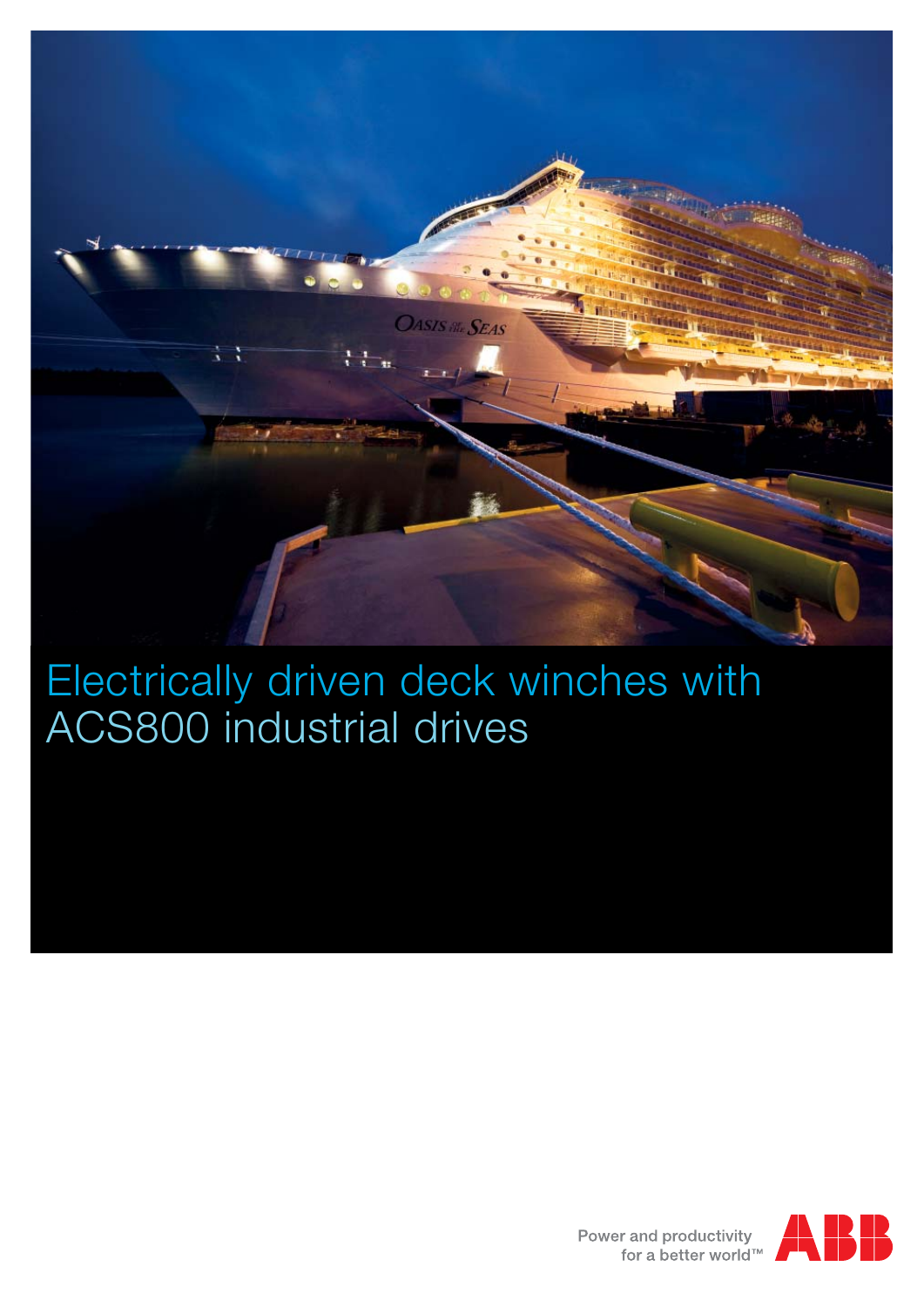## Performance. Speed. Reliability. Everything counts.

**1**

Anchoring and mooring often involves low-speed, high-torque situations on heavy vessels. With the help of application expertise gained over many years, we've developed drives that overcome the winching challenges and enable precise, dependable and smooth winch operation.

> Winch control included in the drive No need for external controllers

> > Full control of spe without a sha

Multiple control stands connect directly to the drive

**3 2** without a load cell sensor Automooring is possible

2 Electrically driven deck winches with ACS800 industrial drives | **ABB drives**

4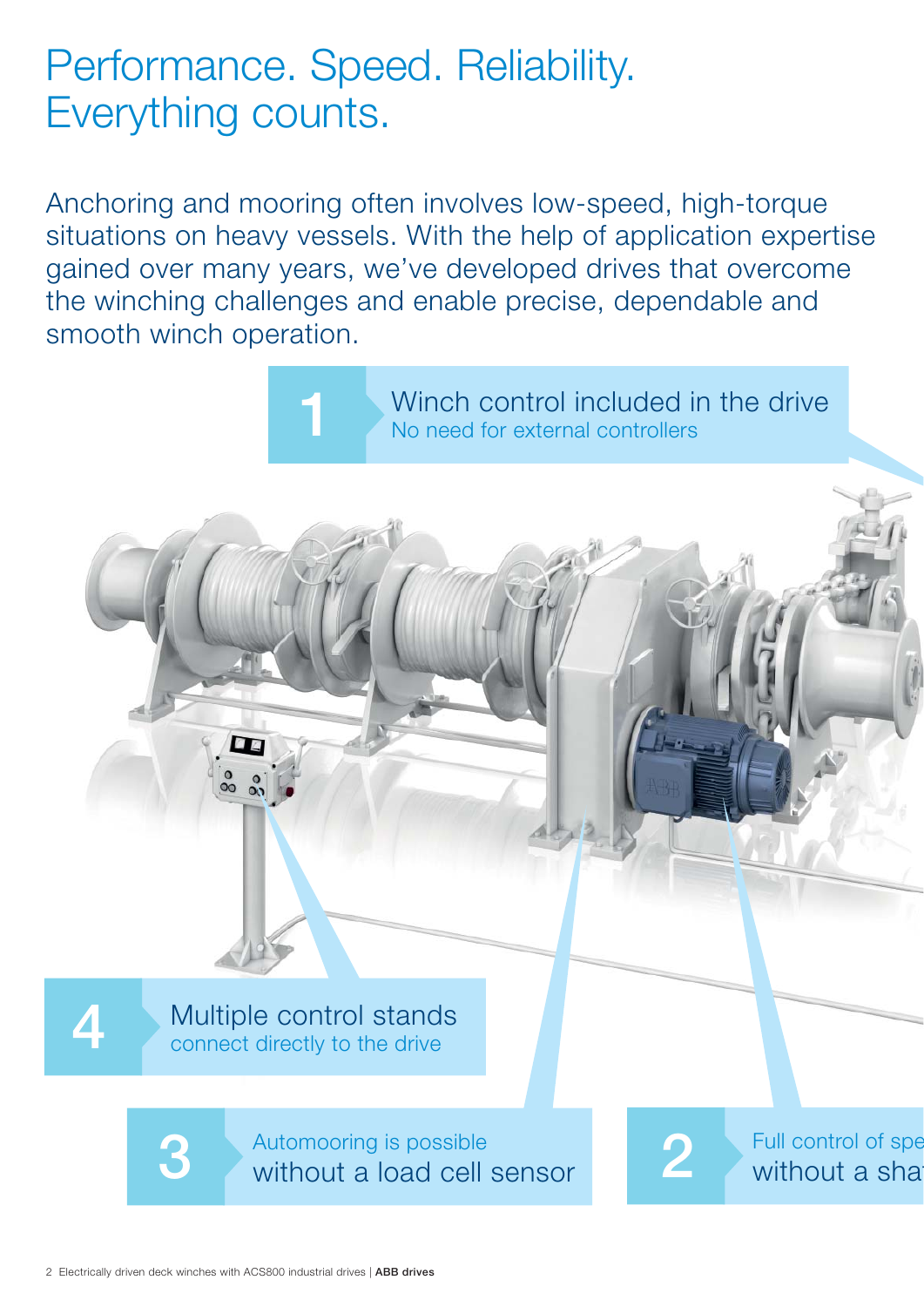

eed and torque ft encoder



## ACS800 drives for new installs and retrofits

- − ACS800 drives fulfill marine and offshore requirements, and the design and operation comply with regulations from all major classification societies.
- Full torque at low speed enables winch start and stop without any jerking.
- Stepless speed and torque control reduces winch noise.
- − Synchronized control for mechanical disk brake in starting and stopping of the winch.
- − Dynamic braking with integrated brake chopper and external braking resistor.
- − The winch control software includes parameter sets for anchoring, automooring and handmooring.
- − ACS800 drives are also available as low harmonic and regenerative variants.

The combination of direct torque control (DTC) and winch control program eliminates the need for motor shaft encoders and gearbox load cell sensors



**Direct torque control (DTC) technology facilitates the accurate control of speed and torque without rotary encoder feedback from the motor shaft. Through DTC, the winch control program offers higher levels of operational reliability and more precise regulation of lower motor speeds with high torque levels.**